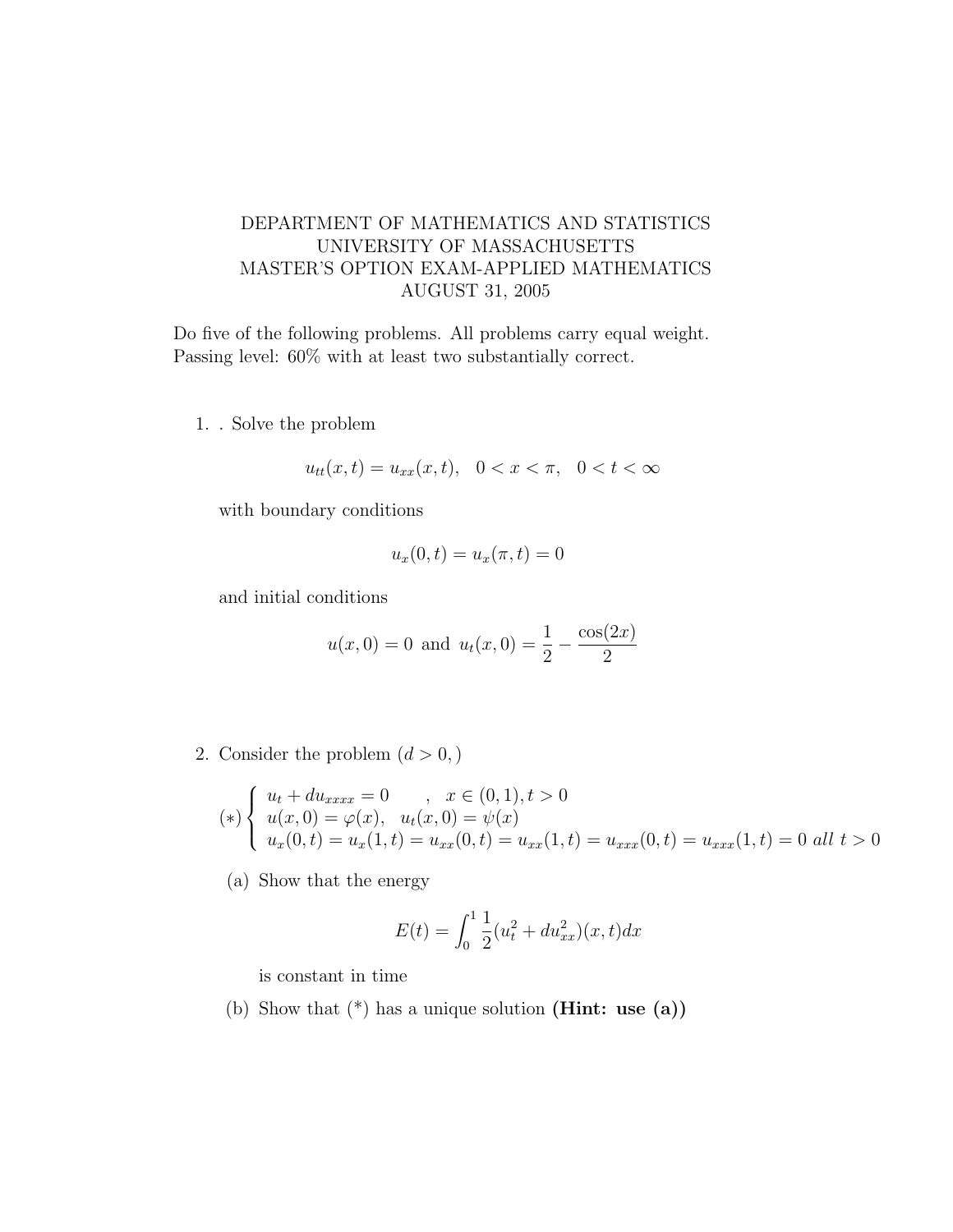3. Consider the Burgers equation

$$
u_t + uu_x = 0 \quad , \quad x \in \mathbf{R}, \quad t > 0
$$

with two different initial data, namely

$$
u(x, 0) = \varphi_1(x) = \begin{cases} 1 & x < 0 \\ 1 - x & 0 \le x \le 1 \\ 0 & x > 1 \end{cases}
$$

and

$$
u(x, 0) = \varphi_2(x) = \begin{cases} 0 & x < 0 \\ x & 0 \le x \le 1 \\ 1 & x > 1 \end{cases}
$$

- (a) Solve the equation using the method of characteristics for each one of the data.
- (b) Discuss and compare the two solutions from part (a).
- 4. Assume  $u_1 = u_2(x, t), u_2 = u_2(x, t)$  solve the diffusion equation

$$
u_t = u_{xx} \quad , \quad x \in (0,1), \ t > 0
$$

with data  $u_1(x, 0) = \varphi_1(x)$ ,  $u_2(x, 0) = \varphi_2(x)$  respectively, where  $\varphi_1, \varphi_2$ are smooth functions defined on  $[0, 1]$ . Using the maximum principle, show that if

$$
\varphi_1(x) \le \varphi_2(x) \quad , \quad x \in [0, 1]
$$

then

$$
u_1(x,t) \le u_2(x,t)
$$
 for all  $x \in [0,1], t > 0$ .

5. (a) Suppose M is an  $n \times n$  matrix.  $\lambda \in \mathbf{R}$  and  $x \in \mathbf{R}^n$  are eigenvalues and eigenvectors of M, respectively. Let  $\mu = \pm \sqrt{\lambda}$ . Show that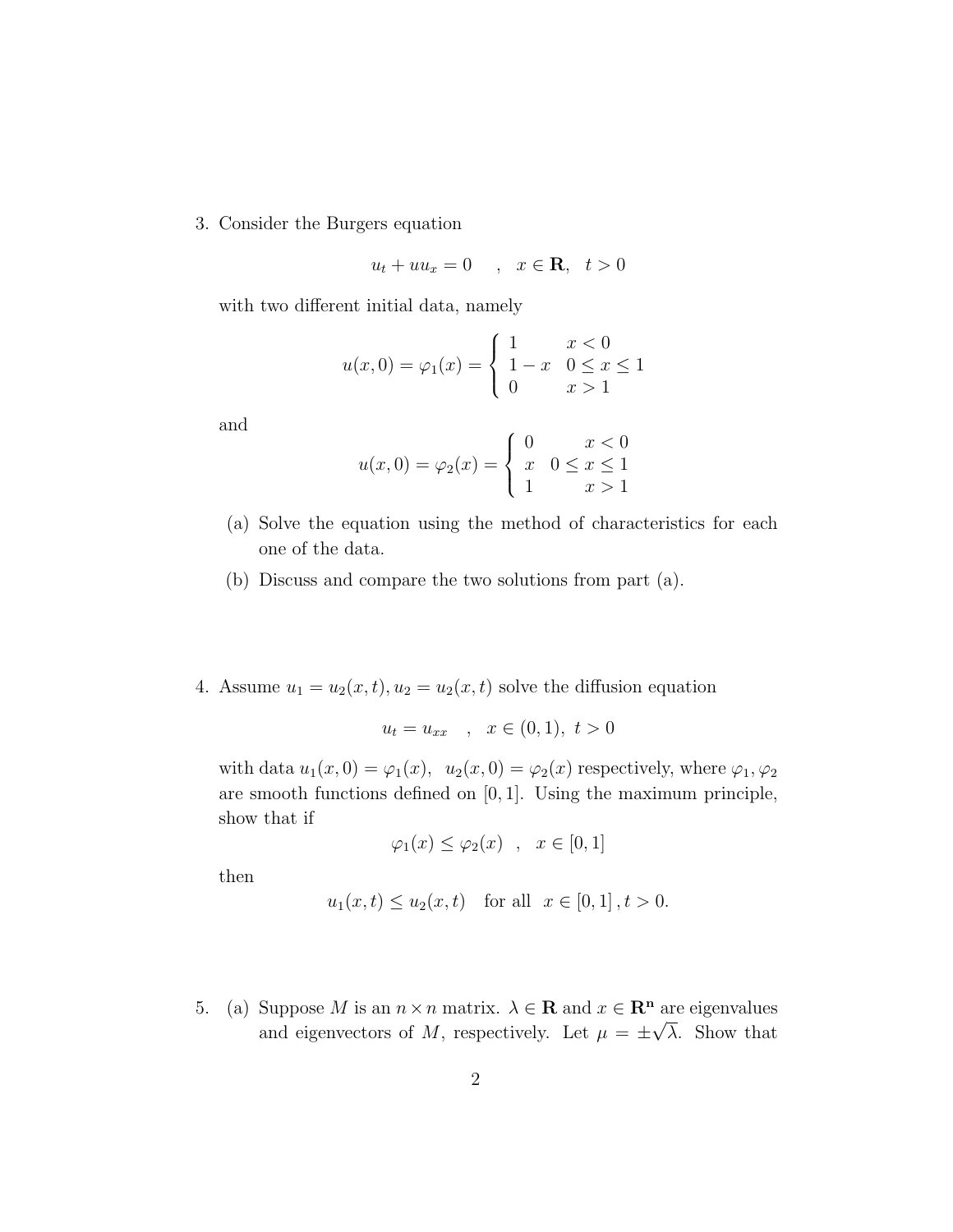$\begin{pmatrix} x \\ \mu x \end{pmatrix}$  is an eigenvector of  $\begin{pmatrix} 0 & I \\ M & 0 \end{pmatrix}$  $M_{\odot} 0$  $\setminus$ when  $I$  is the  $n \times n$  identity matrix and 0 is the  $n \times n$  zero matrix.

(b) Use (a) to find the general solution of

$$
y' = \left(\begin{array}{cc} 0 & I \\ M & 0 \end{array}\right) y
$$

where

$$
M = \begin{pmatrix} 3 & 2 \\ 2 & 3 \end{pmatrix}, I = \begin{pmatrix} 1 & 0 \\ 0 & 1 \end{pmatrix}, and 0 = \begin{pmatrix} 0 & 0 \\ 0 & 0 \end{pmatrix}.
$$

6. Consider the system

$$
\frac{\frac{dx}{dt}}{\frac{dy}{dt}} = -x + e^{-y}
$$

$$
\frac{dy}{dt} = -x - 2y + 1
$$

- (a) Use linearization to determine the behavior of solutions starting near the rest point  $(x, y) = (1, 0)$ .
- (b) Give a reason why the system must possess a second rest point somewhere in the region  $x > 1$ . (You will not be able to solve for it algebraically).
- (c) Sketch the vector field  $\left(\frac{dx}{dt}, \frac{dy}{dt}\right)$  everywhere in the entire  $(x, y)$ plane and indicate in your drawing where  $\frac{dx}{dt} = 0$  and  $\frac{dy}{dt} = 0$ .
- (d) What does your drawing in c) suggest about the character of the second rest point in c)?
- 7. For certain species of organisms, the effective growth rate  $\dot{N}/N$  is highest at intermediate  $N$ : this is called the "Allee effect". For example, imagine that it is too hard to find mates when  $N$  is very small and